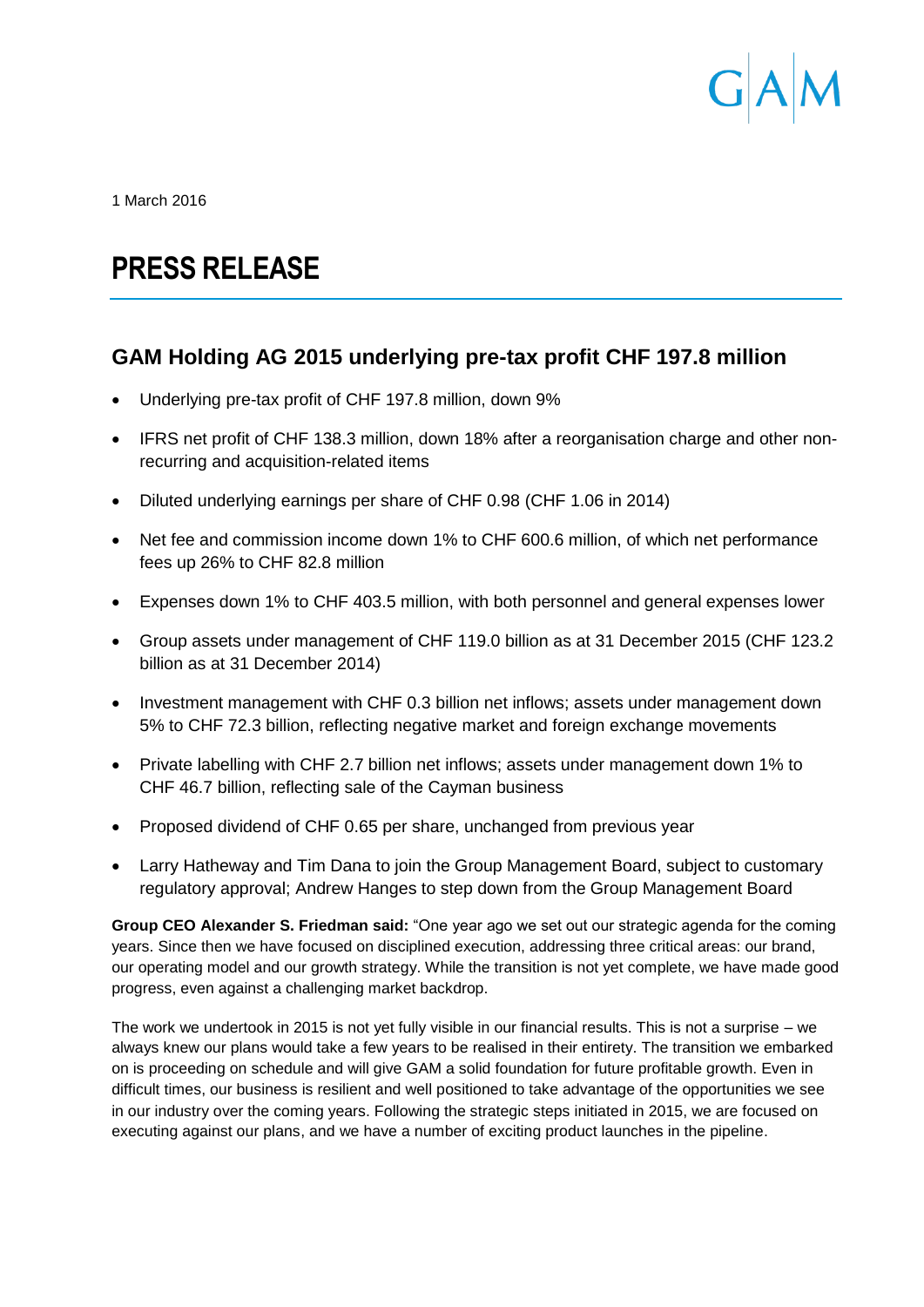2016 has begun with renewed turbulence in the financial markets. Diverging monetary policy against the backdrop of weak global growth along with concerns over the economic slowdown in China and the trajectory of oil prices are keeping markets volatile. Furthermore, worries about broader financial stress at a time when central banks and regulators may be limited in their tools to respond are affecting investor sentiment and flows. Investing will, no doubt, be challenging. As high-conviction active asset managers with a strong range of absolute return strategies, the environment ahead should provide opportunities for us to outperform, but we will not be immune to negative market trends."

#### **2015 Group results**

**Net fee and commission income** fell 1% to CHF 600.6 million. The 5% decline in the net management fees and commissions to CHF 517.8 million (mainly as a result of a decline in the management fee margin in investment management to 64.6 basis points driven by the mix of net flows across products and client segments) was largely offset by a 26% increase in net performance fees to CHF 82.8 million.

**Net other income,** which includes net interest income, the impact of foreign exchange movements, gains and losses on seed capital investments and hedging as well as fund-related fees and service charges, fell to CHF 0.7 million from CHF 14.7 million. Losses from foreign exchange movements (compared with gains in the previous year), lower net gains on seed capital and negative interest on the Group's Swiss franc cash deposits contributed to this decline.

**Personnel expenses** decreased 1% to CHF 290.0 million, with declines in both fixed and variable compensation. The compensation ratio remained largely unchanged at 48.3% (48.2% in 2014), demonstrating the alignment between revenues and compensation structures.

**General expenses** decreased 1% to CHF 104.9 million, reflecting the firm's cost discipline and a decline in IT costs.

**The underlying pre-tax profit** decreased 9% to CHF 197.8 million. While costs were managed tightly and variable compensation reduced, the decrease in net fee and commission income and net other income could not be entirely offset by an equivalent reduction in expenses.

**The underlying effective tax rate** increased to 19.9% from 18.2%, reflecting a shift in the geographic split of the Group's earnings. **Diluted underlying earnings per share** were 8% lower at CHF 0.98, benefiting from the reduction in the number of shares outstanding through the Group's share buy-back programme.

**The IFRS net profit** of CHF 138.3 million, all attributable to the shareholders of GAM Holding AG, was 18% lower than in 2014 as a result of non-recurring and acquisition-related items. Non-recurring items led to a net charge of CHF 6.2 million and included a net charge of CHF 9.5 million for the reorganisation of the business (mainly redundancy payments over the course of 2016 net of a pension fund curtailment credit) and CHF 1.2 million in deal and integration costs for corporate transactions. These were partly offset by the CHF 4.5 million gain on the sale of the Cayman fund administration business. Net charges for acquisition-related items amounted to CHF 13.9 million and included an adjustment to deferred consideration liabilities and the amortisation of client relationships from previous acquisitions.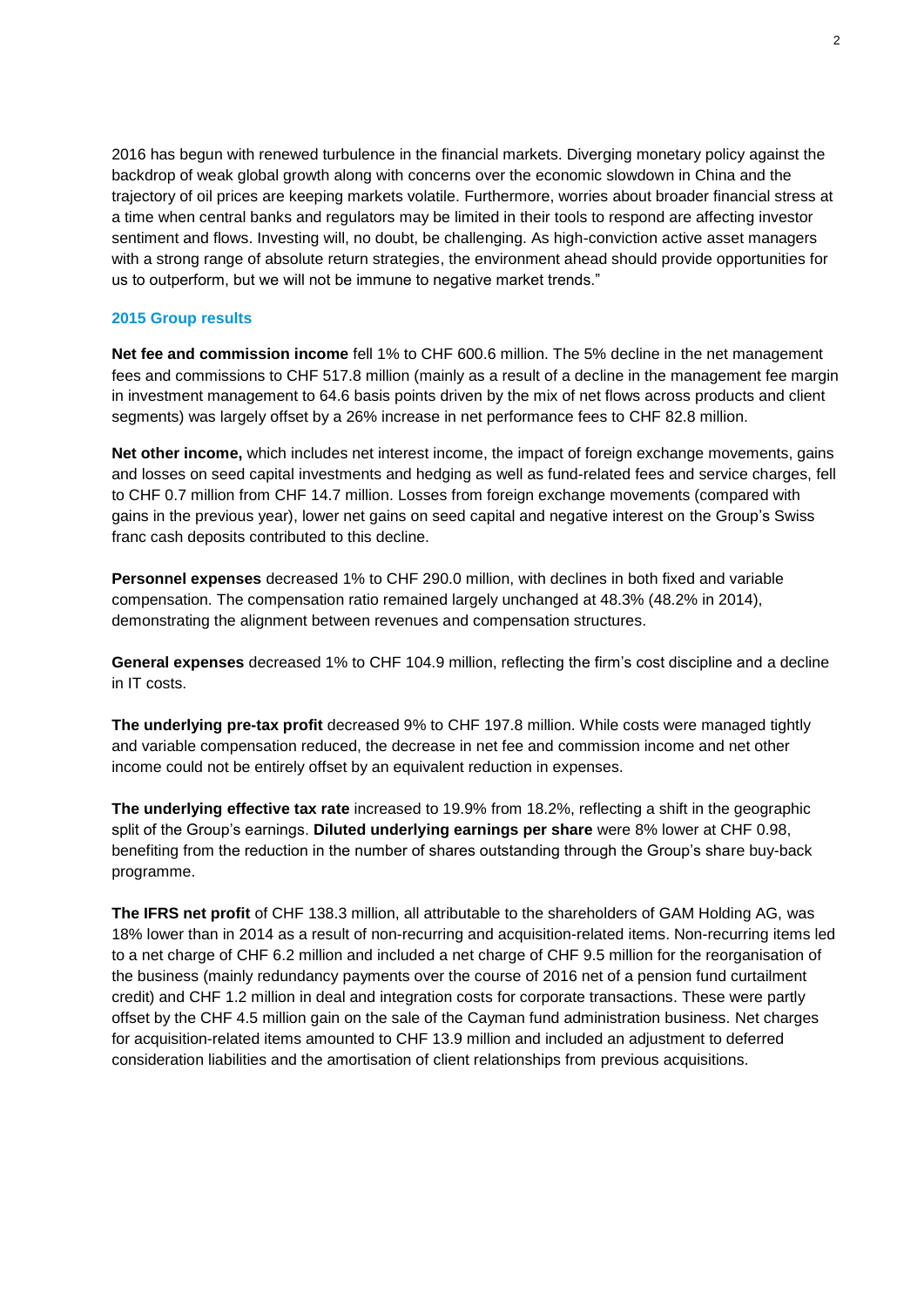#### **Investment management assets and flows**

| <b>Capability</b> | <b>Opening AuM</b><br>1 Jan 2015 | <b>Net flows</b> | Market/FX | <b>Acquisition</b> | <b>Closing AuM</b><br>31 Dec 2015 |
|-------------------|----------------------------------|------------------|-----------|--------------------|-----------------------------------|
| Absolute return   | 22.2                             | 2.1              | $-1.2$    |                    | 23.1                              |
| Fixed income      | 19.5                             | 0.4              | $-1.8$    | 0.5                | 18.6                              |
| Equity            | 13.8                             | $-0.5$           | 0.1       | ۰                  | 13.4                              |
| Alternatives      | 7.7                              | $-1.6$           | $-0.8$    |                    | 5.3                               |
| Multi asset       | 12.9                             | $-0.1$           | $-0.9$    |                    | 11.9                              |
| <b>Total</b>      | 76.1                             | 0.3              | $-4.6$    | 0.5                | 72.3                              |

## **Assets under management movements (CHF bn)**

In investment management, assets declined by CHF 3.8 billion to CHF 72.3 billion. Net inflows of CHF 0.3 billion and assets of CHF 0.5 billion acquired with the real estate debt business of Renshaw Bay were offset by the negative impact from markets (CHF 2.4 billion) and foreign exchange movements (CHF 2.2 billion, reflecting the strengthening of the Swiss franc).

## **Net flows by capability**

Investors added net CHF 2.1 billion to absolute return strategies in 2015. The unconstrained/absolute return bond strategy saw redemptions from financial intermediaries following weak performance in the second half of 2014 and 2015, but continued to win substantial inflows from institutional investors thanks to its ten-year track record of capital protection across market cycles. The JB Absolute Return Europe fund, which takes long and short positions in equities and equity-related securities of European companies, attracted strong inflows, as did the GAM Star Global Rates fund.

In fixed income, the GAM Star Credit Opportunities fund, which predominantly invests in investment grade debt or high-quality issuers, attracted solid inflows, as did specialised products such as the GAM Star MBS Total Return and GAM Star Cat Bond funds. These were moderated by outflows in emerging market strategies, driven by investor sentiment. Net inflows into fixed income strategies totalled CHF 0.4 billion in 2015.

The largest inflows into equity strategies came from the JB Japan fund as strong performance helped drive client demand. The GAM Star Continental European fund also saw solid inflows, while GAM Star China posted outflows amid negative investor sentiment despite outperformance versus benchmark. GAM Star US All Cap Equity, managed externally, also saw outflows following a prolonged period of weak performance. Net outflows from equity strategies totalled CHF 0.5 billion in 2015.

Overall net outflows in multi asset products were CHF 0.1 billion for the year. Good net inflows into institutional relative return products and mandates as well as risk rated solutions for financial advisers were more than offset by redemptions in private client advisory and mandates stemming from GAM's previous affiliation with UBS and Julius Baer as well as in lower-margin institutional mandates.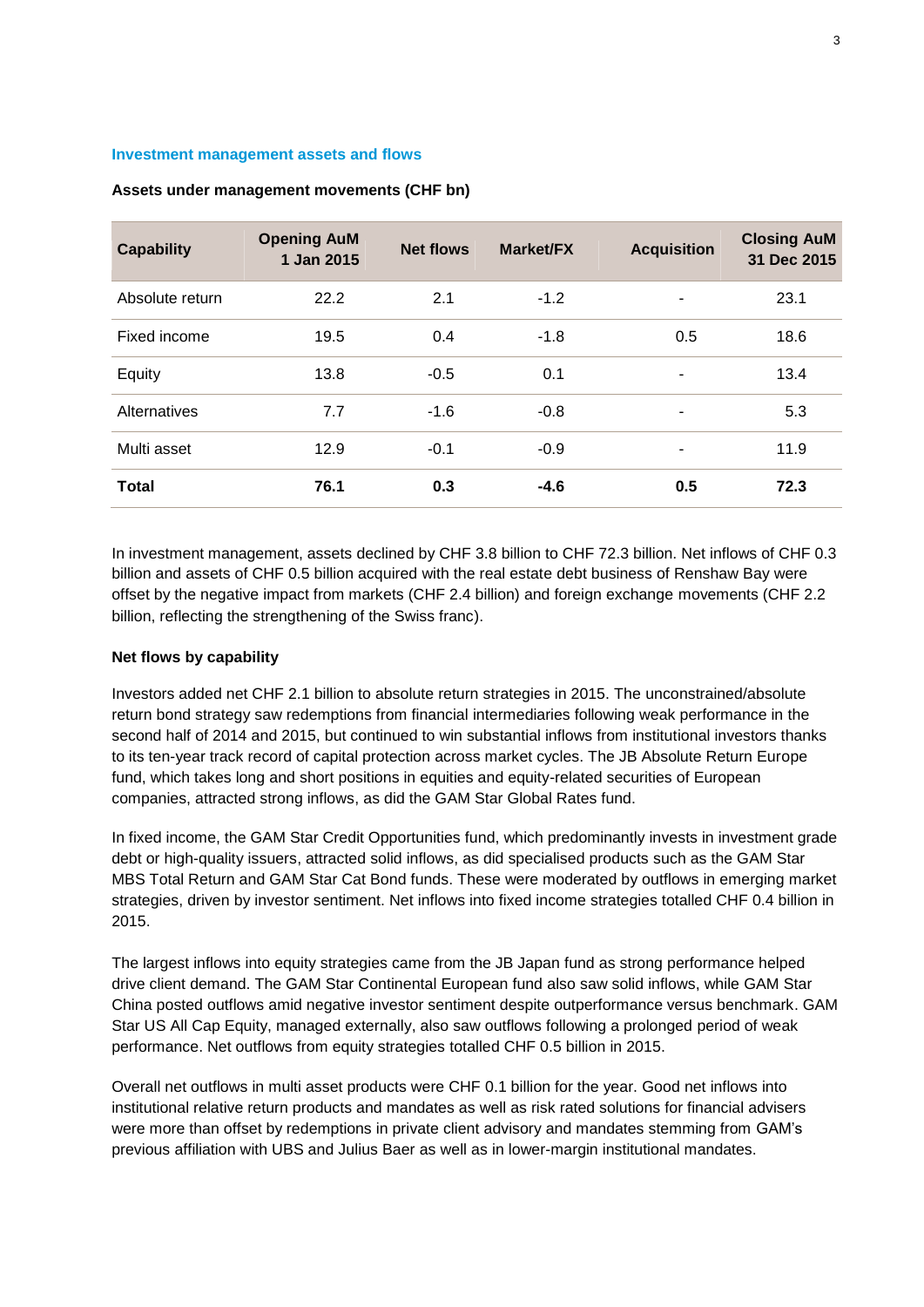Net outflows from alternatives amounted to CHF 1.6 billion, mainly reflecting withdrawals from alternative risk premia mandates, traditional funds of hedge funds and the JB Physical Gold Fund.

## **Net flows by client segment**

Net inflows from institutional investors amounted to CHF 1.3 billion in 2015 as strong inflows in the first half of the year were partly offset by redemptions and the loss of two alternative risk premia mandates in the second half. Net outflows from private clients of CHF 1.1 billion were mainly related to GAM's previous captive channels. Financial intermediaries contributed CHF 0.1 billion to net inflows for the year as redemptions in the fourth quarter almost offset solid inflows in the first nine months.

## **Private labelling assets and flows**

| <b>Fund domicile</b> | <b>Opening AuM</b><br>1 Jan 2015 | <b>Net flows</b> | <b>Market/FX</b> | <b>Disposal</b> | <b>Closing AuM</b><br>31 Dec 2015 |
|----------------------|----------------------------------|------------------|------------------|-----------------|-----------------------------------|
| Switzerland          | 35.4                             | $-3.6$           | $-0.4$           | ٠               | 31.4                              |
| Rest of Europe       | 9.0                              | 6.7              | $-0.4$           | ۰               | 15.3                              |
| Other                | 2.7                              | $-0.4$           | $-0.1$           | $-2.2$          |                                   |
| <b>Total</b>         | 47.1                             | 2.7              | $-0.9$           | $-2.2$          | 46.7                              |

## **Assets under management movements (CHF bn)**

Assets under management in private labelling fell to CHF 46.7 billion from CHF 47.1 billion a year earlier. The loss of one large mandate in the second half of the year was more than offset by new business wins in Switzerland and Italy, leading to net inflows of CHF 2.7 billion in 2015. This was counteracted by the sale of our fund administration business in the Cayman Islands, which reduced assets by CHF 2.2 billion, and negative market and foreign exchange movements that led to a CHF 0.9 billion decrease.

## **Net cash and tangible equity**

The Group's balance sheet continues to be highly liquid (cash and cash equivalents of CHF 632.9 million as at 31 December 2015) and strongly capitalised (tangible equity of CHF 487.0 million as at 31 December 2015). The strong cash flow generation of the Group's operating activities, combined with low capital consumption, forms a solid basis for a continued policy of shareholder distributions.

## **Dividend and capital management**

At the upcoming Annual General Meeting (AGM) of GAM Holding AG on 27 April 2016, the Board of Directors will propose a dividend of CHF 0.65 per share for the 2015 financial year, unchanged from the previous year, representing an estimated total distribution of about CHF 103 million or 65% of the underlying net profit. This underscores the Board's commitment to maintaining its policy of progressive, sustainable and predictable dividends, increasing in line with earnings growth through the business cycle. The dividend will be paid as at 3 May 2016 from capital contribution reserves and will therefore be exempt from Swiss withholding tax.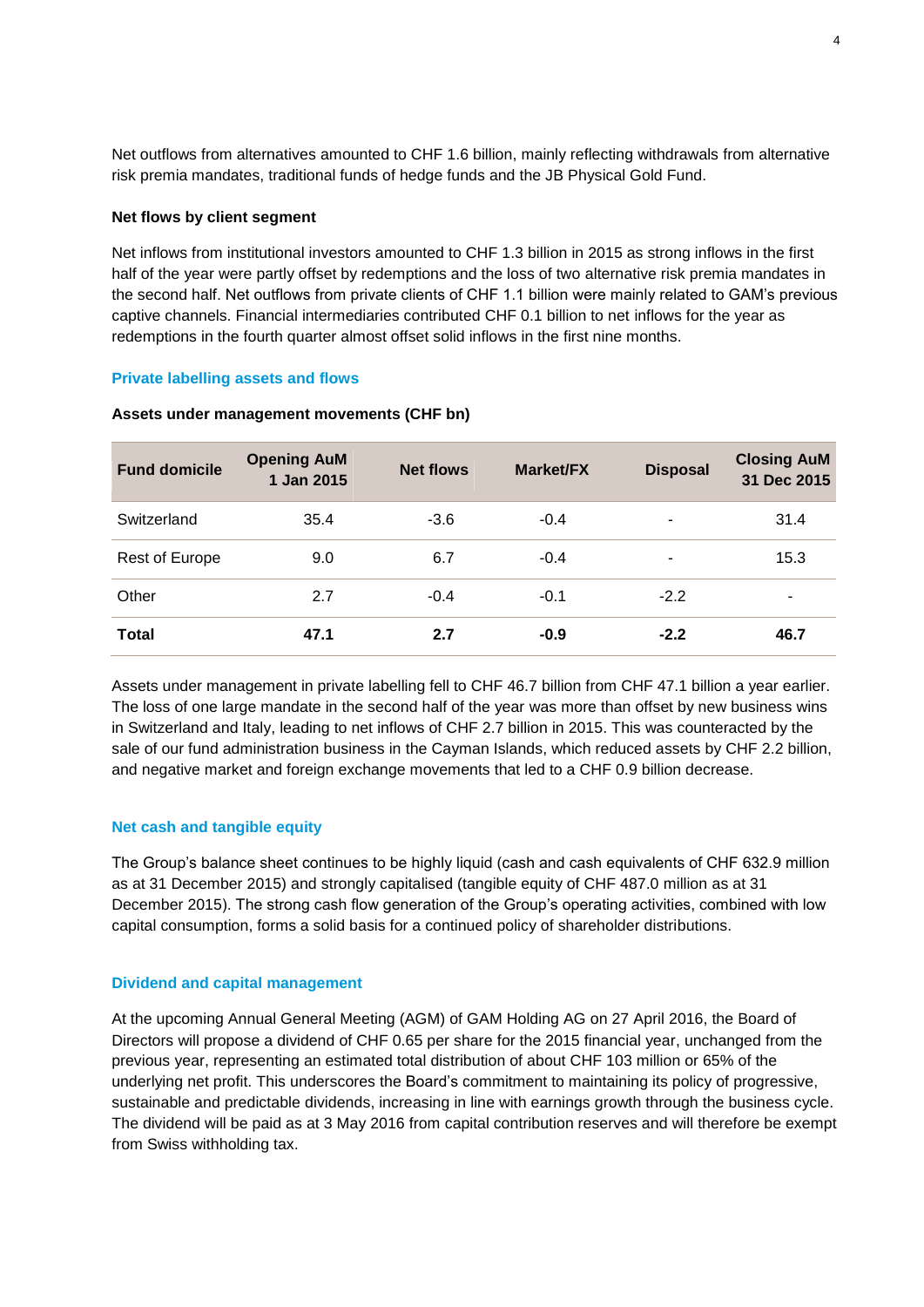In 2015, GAM Holding AG returned CHF 55.5 million in cash to shareholders through the buy-back of 3.1 million of its own shares for the purpose of cancellation. The current share buy-back programme, which started on 28 April 2014, allows for the repurchase of up to 16.7 million shares over a maximum period of three years (31% had been utilised by the end of December 2015) and represents a flexible means of returning excess capital to shareholders in the absence of other opportunities for investment.

At the upcoming AGM, the Board of Directors will propose the creation of authorised capital equal to 20% of GAM Holding AG's current share capital. Subject to shareholder and customary regulatory approval, this proposal is designed to further enhance GAM's strategic flexibility – for instance in taking advantage of future opportunities for acquisitions that meet the Group's strict financial criteria. The proposal would allow the Board of Directors to increase the share capital at any time until 27 April 2018 by a maximum amount of CHF 1,633,946 by issuing a maximum of 32,678,920 fully paid registered shares with a par value of CHF 0.05 each. Of these 32,678,920 fully paid registered shares, the Board would be authorised to restrict or withdraw the pre-emptive rights of the existing shareholders with respect to a maximum of 16,339,460 registered shares and allocate such rights to third parties in certain cases, such as for acquisitions. Full details of the proposal will be published in the invitation to the AGM.

## **Changes in the Group Management Board**

Larry Hatheway, Group Chief Economist and Group Head of Multi Asset Portfolio Solutions, and Tim Dana, Group Head of Corporate Development, will join the Group Management Board on 1 May 2016, subject to the customary approval by the Swiss Financial Market Supervisory Authority FINMA. Larry Hatheway and Tim Dana both joined GAM in late 2015.

Andrew Hanges, Region Head UK, will step down from the Group Management Board on the same date and focus on his work as a board member of various investment funds and regulated entities within the Group.

Alexander S. Friedman, Group CEO, said: "On behalf of the Group Management Board, I would like to thank Andy for his contribution and his commitment as a member of that body and I look forward to welcoming Larry and Tim as members of our senior leadership team."

## **Update on strategic initiatives**

The implementation of the new operating model, as communicated with GAM's 2015 half-year results, is well on track. By full-year 2017, this will lead to a structural annual cost reduction of more than CHF 20 million compared with the 2014 level. The reorganisation was provisioned for in 2015 and is not expected to result in additional charges in 2016.

GAM thoroughly assessed its investment management product range and closed or merged 41 funds in 2015 with a de minimis loss of client assets as a result of these measures. Apart from allowing the Group to focus resources most effectively, this also creates capacity to develop and support new product launches to drive organic growth. For example, the Group recently launched a market neutral US equity strategy, based on the highly successful JB Absolute Return Europe fund. The Group is also developing a new range of multi asset offerings, an institutional trade finance strategy and a second real estate debt fund.

As announced in 2015, GAM streamlined its private labelling activities by selling its fund administration business in the Cayman Islands. Private labelling will now focus on the provision of management company services and tailored third-party solutions for funds domiciled in Europe.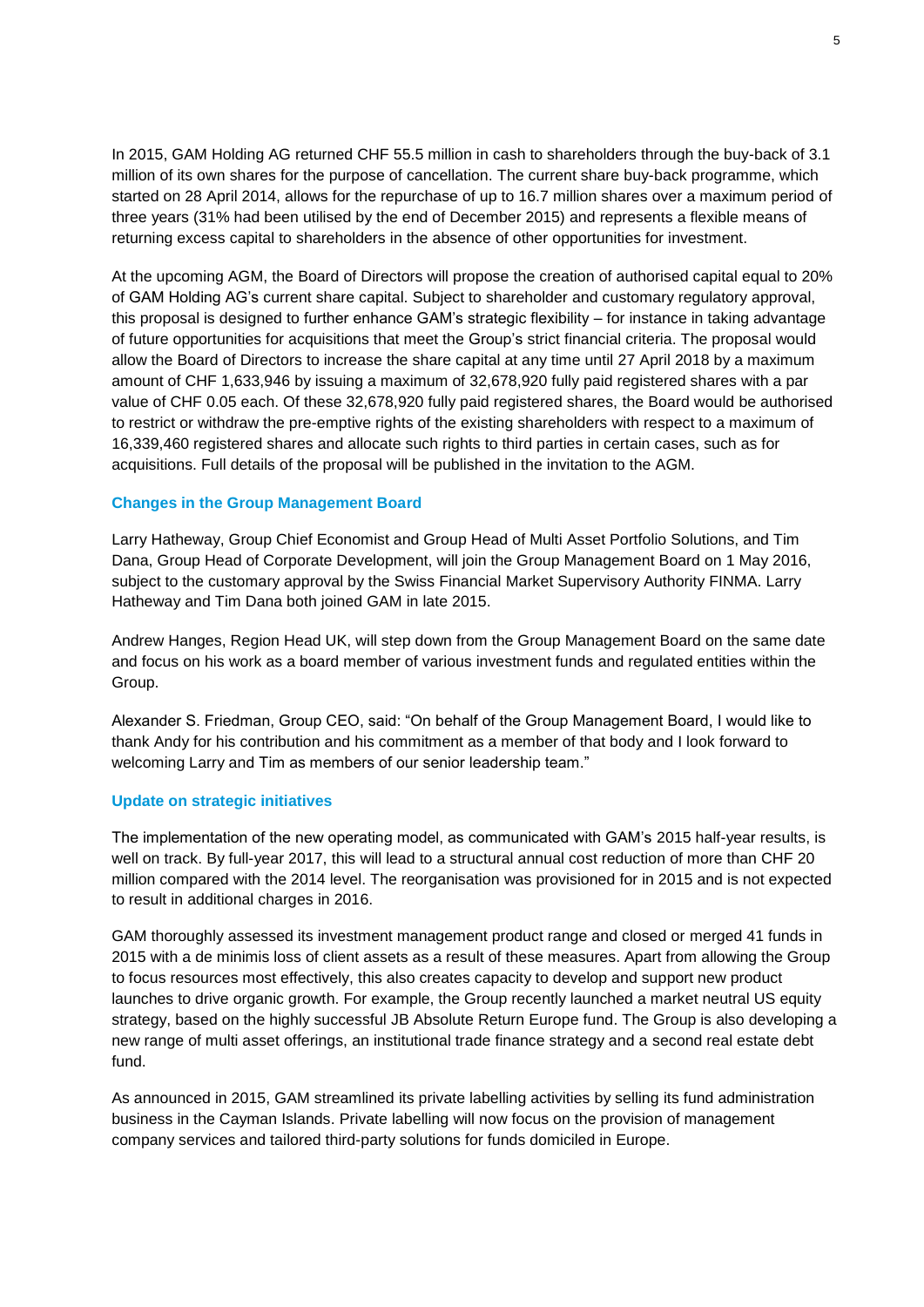The acquisition of Renshaw Bay's real estate debt business closed in October 2015, adding CHF 0.5 billion in assets under management in the fourth quarter. GAM intends to launch a second real estate debt fund by mid-year, following the successful investment of the capital raised for the first fund that closed to new subscriptions in 2015.

In November 2015, GAM unveiled a redesigned brand and a new website and started a targeted external marketing campaign to better reflect the evolving nature of the Group.

## **Financial targets**

The Group affirms its financial targets. Over a business cycle, defined as five to eight years, the Group aims to:

- increase **diluted underlying earnings per share** in excess of 10% on an annualised basis
- achieve an **operating margin** of 35-40%

Compared with the targets communicated in March 2015, diluted underlying EPS replaces the previously used basic underlying EPS to reflect the dilution impact from share-based compensation plans. The operating margin target is consistent with the previously disclosed cost/income ratio target of 60-65%. The operating margin excludes the impact of net other income to provide a better representation of the Group's operating performance.

The presentation for media, analysts and investors on the GAM Holding AG results for 2015 will be [webcast](https://www.gam.com/en/our-company-content/investor-relations/results-centre/results-centre/) on 1 March 2016 at 9 am (CET). Materials related to the results (Annual Report 2015, presentation slides and press release) are available a[t www.gam.com.](http://www.gam.com/)

## **Forthcoming events:**

| 20 April 2016          | Interim management statement Q1 2016 |
|------------------------|--------------------------------------|
| 27 April 2016          | Annual General Meeting               |
| 29 April 2016          | Ex-dividend date                     |
| 2 May 2016             | Dividend record date                 |
| 3 May 2016             | Dividend payment date                |
| 3 August 2016          | Half-year results 2016               |
| <b>20 October 2016</b> | Interim management statement Q3 2016 |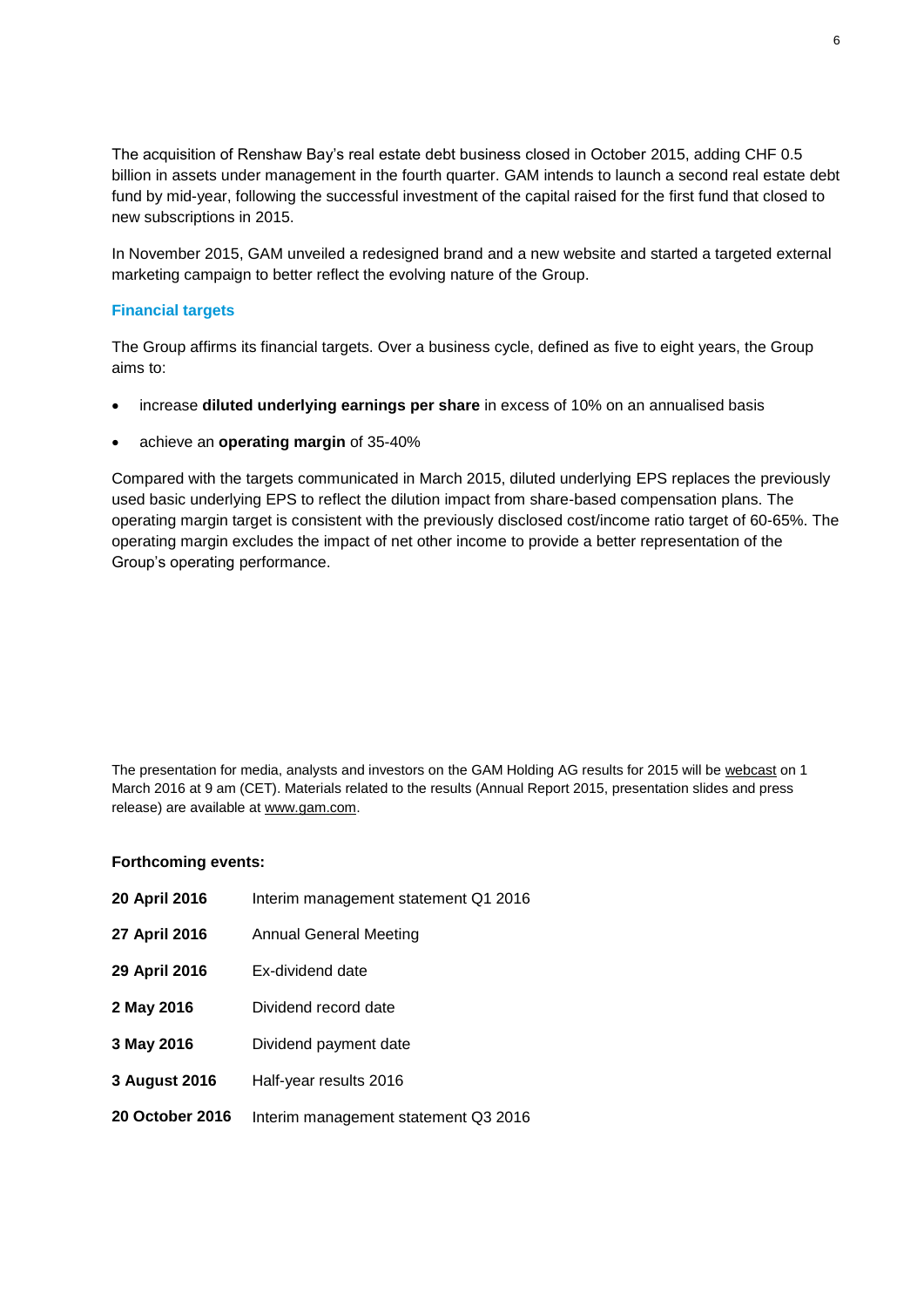#### **For further information please contact:**

| Media Relations:                                                     | Investor Relations:    |
|----------------------------------------------------------------------|------------------------|
| Elena Logutenkova                                                    | Patrick Zuppiger       |
| $T + 41(0)$ 58 426 63 41                                             | T +41 (0) 58 426 31 36 |
| Visit us at: www.gam.com<br>Follow us on: Twitter, LinkedIn and XING |                        |

#### **About GAM**

GAM is one of the world's leading independent, pure-play asset managers. The company provides active investment solutions and products for institutions, financial intermediaries and private investors under two brands: GAM and Julius Baer Funds. The core investment business is complemented by private labelling services, which include management company and other support services to third-party asset managers. GAM employs over 1,000 people in 11 countries with investment centres in London, Zurich, Hong Kong, New York, Milan and Lugano. The investment managers are supported by an extensive global distribution network.

Headquartered in Zurich, GAM is listed on the SIX Swiss Exchange and is a component of the Swiss Market Index Mid (SMIM) with the symbol 'GAM'. The Group has assets under management of CHF 119.0 billion (USD 119.2 billion) as at 31 December 2015.

#### **Disclaimer regarding forward-looking statements**

This press release by GAM Holding AG ('the Company') includes forward-looking statements that reflect the Company's intentions, beliefs or current expectations and projections about the Company's future results of operations, financial condition, liquidity, performance, prospects, strategies, opportunities and the industry in which it operates. Forward-looking statements involve all matters that are not historical facts. The Company has tried to identify those forward-looking statements by using words such as 'may', 'will', 'would', 'should', 'expect', 'intend', 'estimate', 'anticipate', 'project', 'believe', 'seek', 'plan', 'predict', 'continue' and similar expressions. Such statements are made on the basis of assumptions and expectations which, although the Company believes them to be reasonable at this time, may prove to be erroneous.

These forward-looking statements are subject to risks, uncertainties, assumptions and other factors that could cause the Company's actual results of operations, financial condition, liquidity, performance, prospects or opportunities, as well as those of the markets it serves or intends to serve, to differ materially from those expressed in, or suggested by, these forward-looking statements. Important factors that could cause those differences include, but are not limited to: changing business or other market conditions, legislative, fiscal and regulatory developments, general economic conditions, and the Company's ability to respond to trends in the financial services industry. Additional factors could cause actual results, performance or achievements to differ materially. The Company expressly disclaims any obligation or undertaking to release any update of, or revisions to, any forward-looking statements in this press release and any change in the Company's expectations or any change in events, conditions or circumstances on which these forward-looking statements are based, except as required by applicable law or regulation.